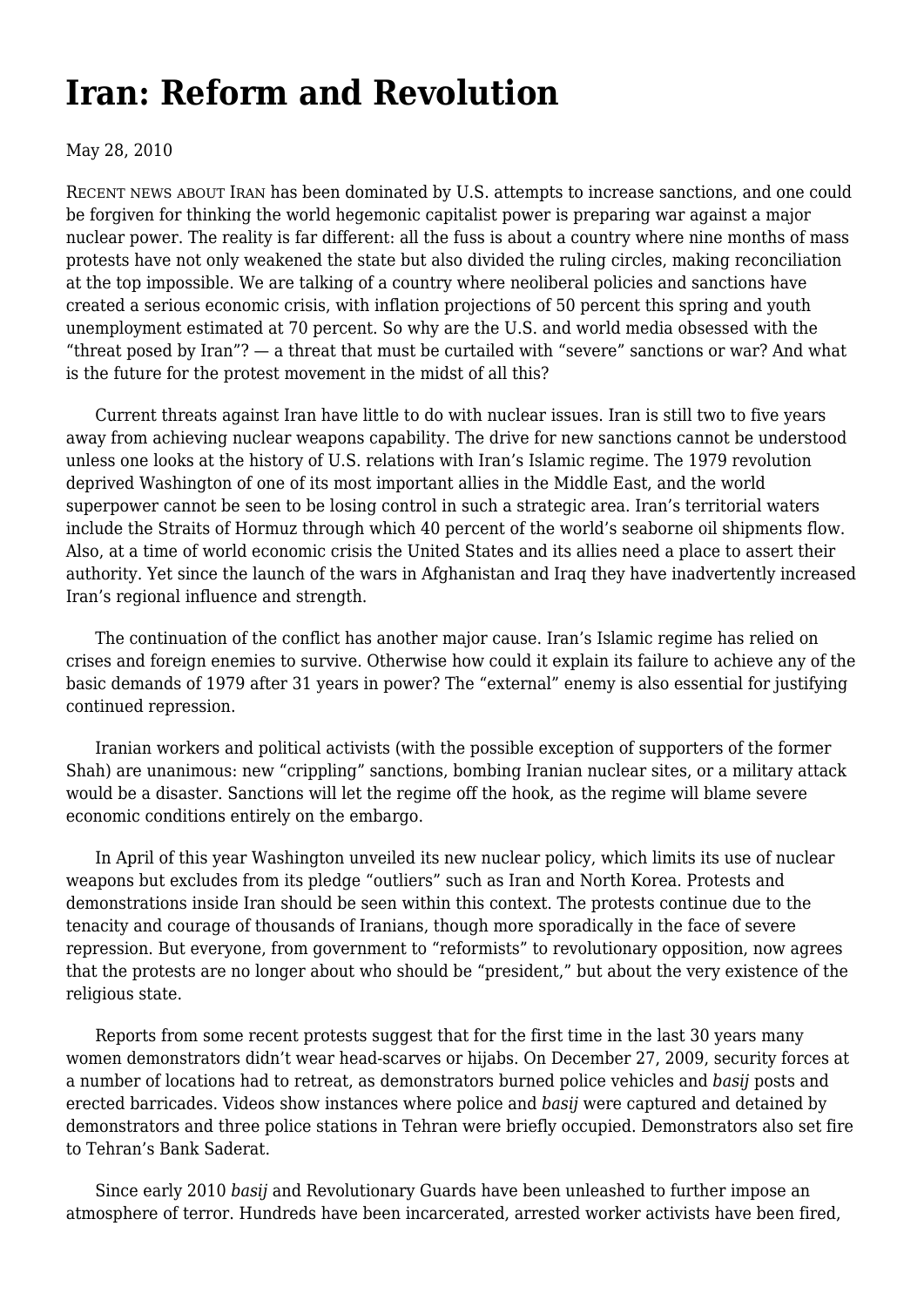and leftists have been rounded up and in some cases issued death sentences.

### **Conservative Divisions**

DESPITE THE BRAVADO of Supreme Leader Ali Khamenei, the demonstrations of 2009-10 have divided the conservatives. While supporters of Ahmadinejad openly call for more arrests and even execution of political opponents, the parliamentary "principalists" preach caution.

 In January 2010, a parliamentary committee publicly blamed Tehran's former prosecutor, Saeed Mortazavi, a close ally of Ahmadinejad's, for the death of three prisoners arrested in June. The committee found that Mortazavi had confined 147 opposition supporters and 30 criminals to a cell measuring only 70 square meters. The inmates were frequently beaten and spent days without food or water.

 Ali Motahhari, a prominent fundamentalist parliamentarian, told the magazine *Iran Dokht*: "Under the current circumstances, moderates should be in charge of the country's affairs." He suggested holding Ahmadinejad accountable for the prison deaths and for fuelling the post-election turmoil. Iranian state television broadcasts debates between "radical" and "moderate" conservatives, in which some blame Ahmadinejad for the crisis. There are two reasons for this dramatic change in line:

- 1. The winter demonstrations were a turning point, in that both conservatives and "reformists" came to realize how the anger and frustration of ordinary Iranians was taking revolutionary forms.
- 2. The principalists are responding to a number of "proposals" by leading "reformists" as a last attempt to save the Islamic Republic. Fearful of revolution, "reformists" — from June 2009 presidential candidate Mir-Hossein Moussavi to former president Mohammad Khatami — have made conciliatory statements, and the moderate conservatives have responded positively.

 In a clear sign that "reformists" have heard the cry of revolution, Moussavi's initial response to the winter 2009 demonstrations was to distance himself from them, emphasizing that neither he nor Mehdi Karroubi had called for them. His January 1 statement "Five stages to resolution" was a signal to both his supporters and opponents that this was truly the last chance to save the regime.

 Western reportage of the statement concentrated on his comment "I am ready to sacrifice my life for reform." Iranians are well known for their love of "martyrdom," from Ashura to the Fedayeen Islam in 1946, to the Marxist Fedayeen (1970s-80s). Iranians have been mesmerized by the Shia concept of martyrdom, a yearning to put their lives at risk for what they see as a "revolutionary cause." But Moussavi will no doubt go down in history as the first Iranian to put his life on the line for the cause of "reform" and compromise!

 Moussavi's plan was seen as a compromise because it did not challenge the legitimacy of the current president and "presents a way out of the current impasse," demanding more freedom for the "reformist" politicians, activists and press, as well as accountability of government forces, while reaffirming allegiance to the constitution of the Islamic regime, as well as the existing "judicial and executive powers."

 Moussavi's statement was followed on January 4 by a "10-point proposal" from the self-appointed "ideologues" in exile of Iran's Islamic "reformist" movement: Akbar Ganji, Abdolkarim Soroush, Mohsen Kadivar, Abdolali Bazargan and Ataollah Mohajerani.[1] Fearful that Moussavi's plan will be seen as too much of a compromise, the five call for the resignation of Ahmadinejad and fresh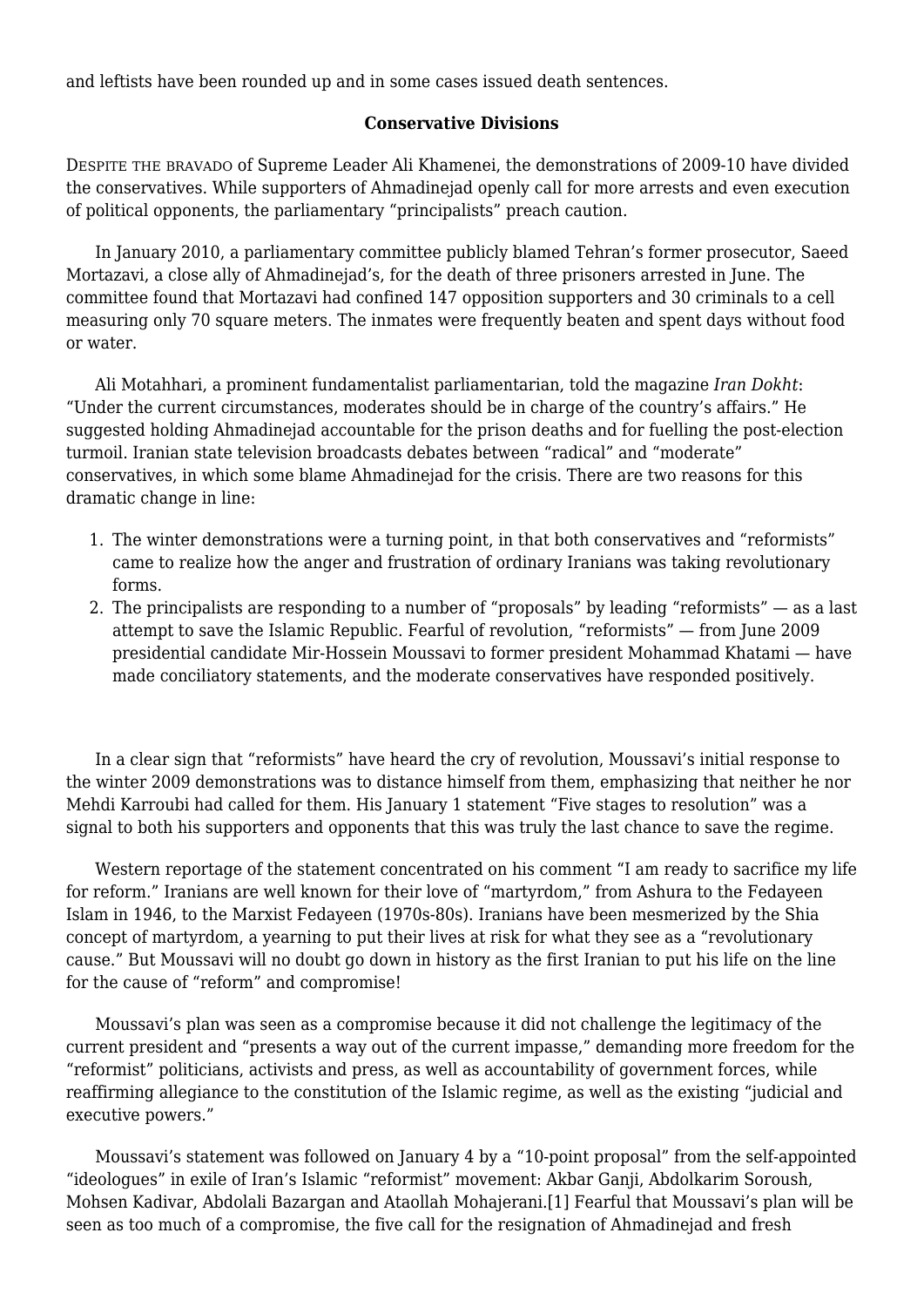elections under the supervision of a new independent commission to replace that of the Guardian Council. Later Khatami and another former president, Ali Akbar Rafsanjani, publicly declared their support for the compromise, while condemning "radicals and rioters." Khatami went further, insulting demonstrators who called for the overthrow of the Islamic regime.

 All in all, winter was a busy time for Iran's "reformists," terrified by the radicalism of the demonstrators and desperate to save the clerical regime. Inevitably the reformist left, led by the Fedayeen Majority, is submissively following the Moussavi-Khatami line. However, inside Iran there are signs that the leadership of the Green movement is facing a serious crisis. None of the proposals address the most basic democratic demand of growing numbers of Iranian protestors: separation of state and religion.

 On the Iranian left, arguments about the "principal contradiction" and "stages of revolution" seem to dominate current debates. While some Maoists argue for a "democratic stage" of the revolution, citing the relative weakness of the organized working class, the Coordinating Committee for the Setting Up of Workers' Organizations (*Comite Hahamhangi*) points out that the dominant contradiction in Iran, a country where 70 percent of the population lives in urban areas, is between labor and capital. They say that the level and depth of workers' struggles show radicalism and levels of organization and that the Iranian working class is the only force capable of delivering radical democracy.

 Leftwing organizations and their supporters are also discussing the lessons of the recent demonstrations. Sections of the police and soldiers are refusing to shoot demonstrators and the issue of organizing radical conscripts in order to divide and reduce the power of the state's repressive forces must be addressed. In some working class districts around major cities the organization of neighborhood *shoras* (councils) has started.

 Official celebrations of the 1979 uprising that brought down the shah's regime stood in total contrast to the events of 31 years ago. The state's lengthy preparations for the anniversary of the revolution included the arrest of hundreds of political activists, hanging two prisoners (for "waging war on god"), and blocking internet and satellite communications. The government brought busloads of *basij* paramilitaries and people from the provinces to boost the number of its supporters — it considers the majority of the inhabitants of Tehran to be opponents.

 The 48-hour internet and satellite blackout was so comprehensive that the regime succeeded in stopping its own international media communications. The *basij* blocked all routes to Azadi Square by 9 a.m. and dispersed large crowds of oppositionists who had gathered at Ghadessiyeh Square and other intersections, preventing them from reaching the official celebration. From the speakers' podium, surrounded by basij and Revolutionary Guards, many dressed in military uniform, Ahmadinejad produced yet another fantastic claim. In the two days since his instruction to step up centrifuge-based uranium enrichment from 3 percent to 20 percent, this had already been achieved! Nuclear scientists are unanimous that such a feat is impossible. The crude display of military power, typical of the state-organized shows that dictators have always staged, together with the severe repression in the run-up to the anniversary, had nothing to do with the revolution it was supposed to commemorate.

 In fact, the events of February 11, 2010 were the exact opposite of February 10-11, 1979, when the masses took to the streets and attacked the regime's repressive forces, when prison doors were broken down by the crowds and political prisoners released, when army garrisons were ransacked and the crowds took weapons to their homes and workplaces, when the offices of the shah's secret police were occupied by the Fedayeen, and when air force cadets turned their weapons against their superiors, paving the way for a popular uprising.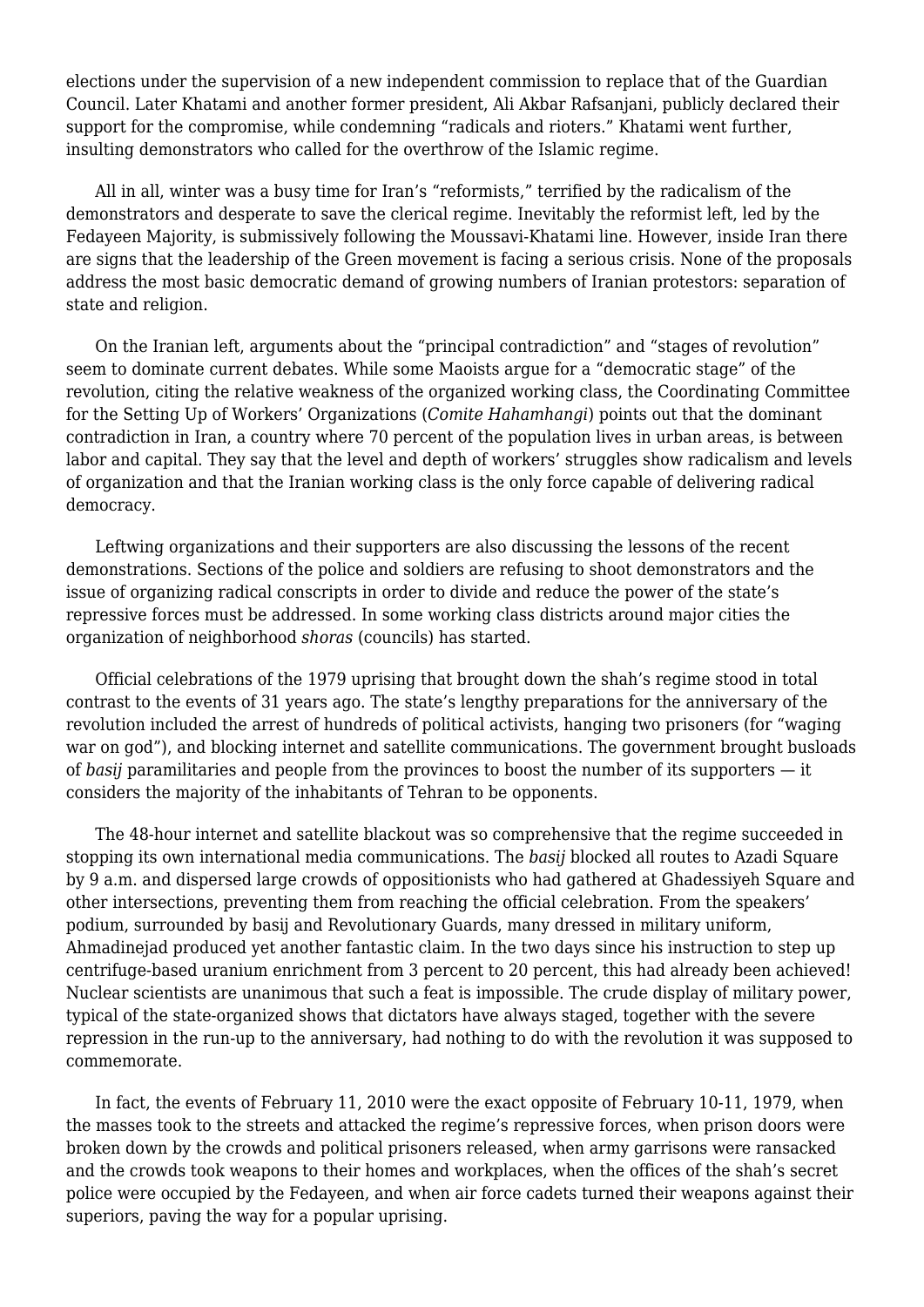The show put on by our tin-pot dictators was an insult to the memory of that uprising. Yet despite all the efforts and mobilization preceding the official demonstration, despite the fact that confused and at times conciliatory messages of "reformist" leaders had disarmed sections of the Green movement, the regime could muster only 50,000 supporters. Meanwhile tens of thousands in Tehran and other cities took part in opposition protests — even in the streets close to Azadi Square, despite the presence of large numbers of *basij*. The protests were so loud that, according to Tehran residents, the state broadcast of Ahmadinejad's speech had to be halted and instead TV stations showed the flags and crowds to the accompaniment of stirring music. Fearing that the *basij* might not be able to control the protesters gathering in neighboring squares, the government decided to start its extravagant ceremony early and then cut it short.

 Attempts at compromise by Green movement leaders in open and secret negotiations with the office of the "supreme leader" failed.[2] By early February, it was clear that no deal was in the cards. As always, the main problem with our "reformists" is that by remaining loyal to the "supreme leader,"[3] by condemning the popular slogan, "Down with the Islamic regime," they fail to understand the mood of those who have taken to the streets. The movement is adamant in its call for an end to the current religious state — the repeated shouts of "Death to the dictator" are directed at the so-called "supreme leader" himself.

 The February protests marked a setback for Moussavi and Karroubi — not just in their politics, but also in their tactics. First, it is foolhardy to organize demonstrations to coincide with the official calendar of events, as it allows the regime to plan repression well in advance. Second, it was absurd to call on people to join the regime's demonstrations and, third, opposition to a dictatorship cannot simply rely on demonstrations. The state has unleashed its most brutal forces against street protesters, and we need to consider strikes and other acts of civil disobedience.

 A lot has been written by Persian bloggers about the "lack of charisma" of Moussavi and Karroubi. However, the truth is their main problem is not personality, but dithering. This has cost them dearly at a time when opposition to the regime in its entirety is growing. The Islamic version of capitalism has brought about much harsher conditions for the working class and the poor. The state's own statistics show a constant growth in the gap between rich and poor. The impoverishment of the middle classes, the abject poverty of the working class, the destitution and hunger of the shantytown-dwellers — these are reasons why the urban protests continue.

 On February 15 Hillary Clinton cited the economic and political power of the Revolutionary Guards as a sign that "Iran is moving towards a military dictatorship." Yet there is nothing new in the power of the Revolutionary Guards. Since 1979 they have been the single most important pillar of the state, involved in every aspect of political and military power. What is new is their involvement in capitalist ventures, empowered by the relentless privatization plans driven by the IMF and World Bank.

 In recent years Revolutionary Guards have accumulated vast fortunes through the acquisition of privatized capital — precisely the pattern seen in the former Soviet Union and elsewhere. Those in power, often with direct connections to military and security forces, are able to purchase the newly privatized industries. That is the case with many U.S. allies, yet we have not heard the State Department criticize "creeping military dictatorships" in those countries.

 No doubt, as repression increases, Iranians' hatred of the *basij* and Revolutionary Guards will increase. However, they don't need the crocodile tears of the U.S. administration — indeed interventions like those of Clinton and condemnations of the repression coming from the U.S. and European governments tend to damage the movement. Iranians are well aware of the kind of "democratic havens" created by the United States in Iraq and Afghanistan, and the last thing they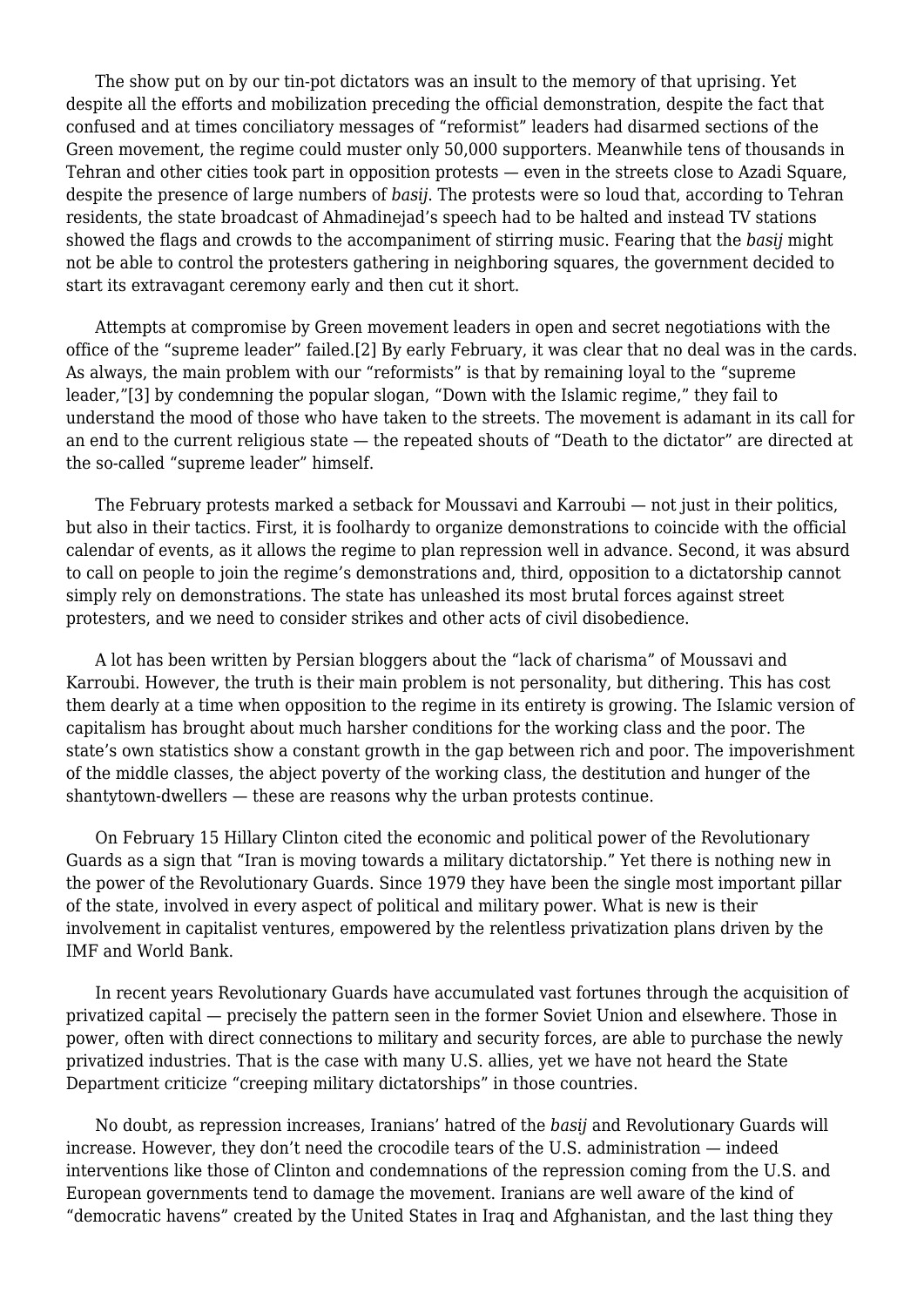want is regime change U.S.-style.

### **Working Class Response**

AS REPRESSION INCREASES and mass demonstrations are replaced with localized protests, many point out the significance of workers' strikes in the overthrow of the Shah's regime and attention is turning towards the unprecedented levels of worker protests. In the words of one labor activist, "a Tsunami of workers' strikes."[4] Even before the new sanctions, the economic situation has worsened. Hundreds of car workers — the elite of Iran's working class — are being sacked every week.

 The involvement of the working class in the political arena has increased qualitatively. Four workers' organizations — the Syndicate of Vahed Bus Workers, the Haft Tapeh sugar cane grouping, the Electricity and Metal Workers Council in Kermanshah, and the Independent Free Union published a joint statement declaring support for the protests and specifying what they call the minimum demands of the working class. These include an end to executions, release of imprisoned activists, freedom of the press and media, the right to set up workers' organizations, job security, abolition of all misogynist legislation, declaration of May 1 as a public holiday, and expulsion from workplaces of government-run organizations. Meanwhile, Tehran's bus workers have issued a call for civil disobedience to protest against the holding of Mansour Osanloo in prison.

 Workers involved in setting up nationwide councils have issued a radical political statement regarding what they see as the priority demands that Iranian workers ought to raise. Emphasizing the need to address the long-term political interests of the working class, they also call for unity based around immediate economic and political demands.

 There are reports of strikes and demonstrations in one of Iran's largest industrial complexes, Isfahan's steel plant, where privatization and contract employment have led to action by the workers. Leftwing oil workers/employees are reporting disillusionment with Moussavi and the "reformist" camp amongst fellow workers and believe there is an opportunity to radicalize protests in this industry, which is critical to the regime's survival.

 In March 2010, many prominent labor activists, including Osanloo, who are currently in prison, were sacked from their jobs for "failing to turn up at work," prompting protests in bus depots and the Haft Tapeh sugar cane plant. In December 2009 Lastic Alborz factory workers struck for unpaid wages. There have been protests at dozens of other workplaces.

### **Future of the Protests**

EVEN IF THE TWO MAIN FACTIONS of the regime had achieved a compromise, it was unlikely that such a move could have defused the movement. However Moussavi, Karroubi and Khatami have failed to gain anything from their attempts at "reconciliation"; they are well aware that any additional talk of compromise will further reduce their influence amongst protesters. That explains recent statements by Moussavi, who in early April told a group of reformists in Parliament that the Iranian establishment continued to lose legitimacy: "One of the problems is that the government thinks that it has ended the dissent by ending the street protests."[5]

 Moussavi said that people have lost confidence in the state because of widespread corruption, incompetence and mismanagement since the presidential election. He said the movement needed to expand its influence among social groups like teachers and workers. "Our interests are intertwined with their interests, and we need to defend their rights," he said. Khatami echoed this message: "If the authorities do not come up with effective policies the coming year will be the year of social